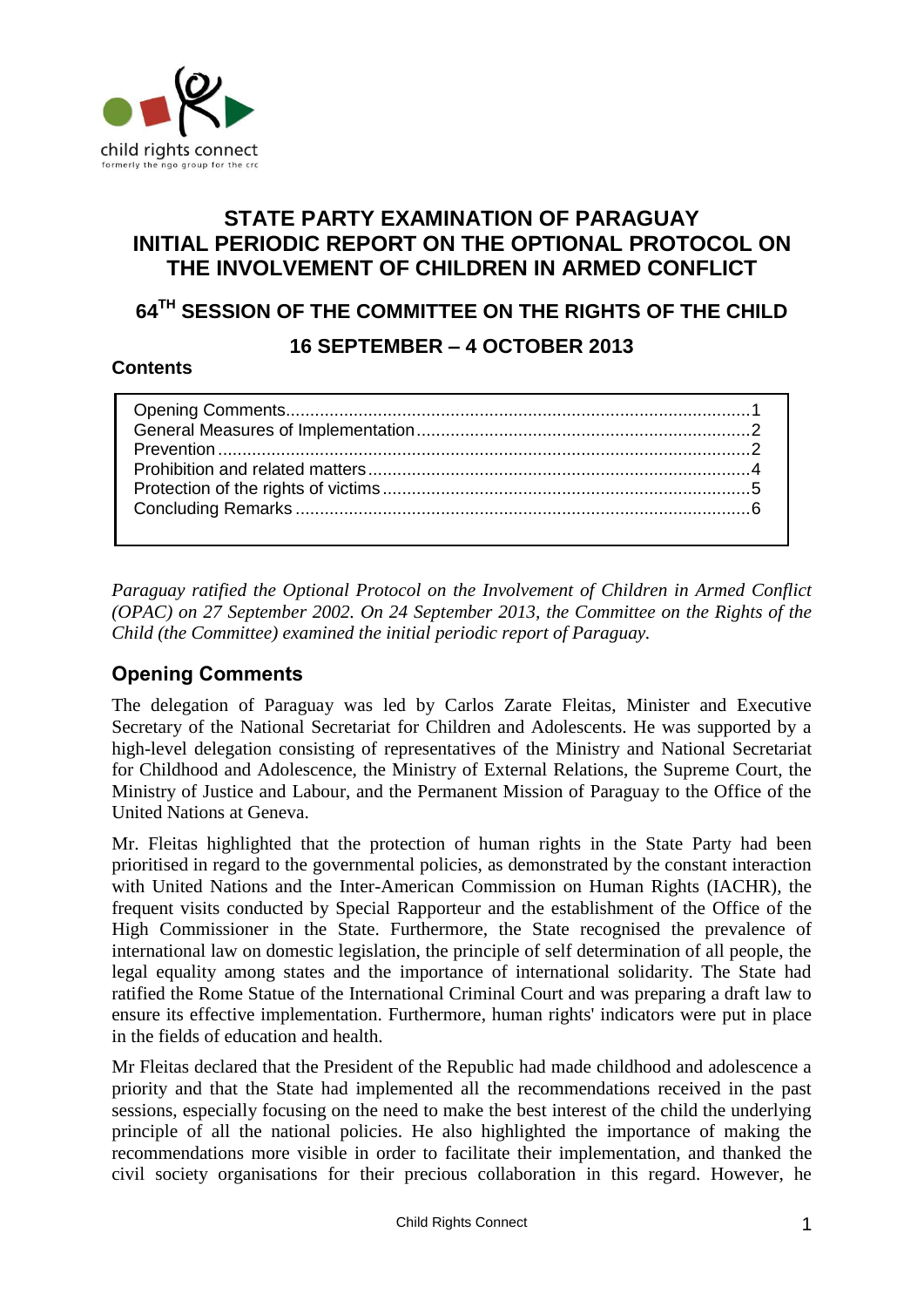recognised that many challenges had still to be met by the State Party, especially in terms of amending the current legislation and strengthening the policies.

Concerning the OPAC, Mr Fleitas highlighted that no under 18 years old children could be enlisted in the armed forces either as soldier or as officer, and that the State had promoted full dissemination of the humanitarian law and human rights through training sessions. Furthermore, the serious commitment made by the State Party in guaranteeing the protection of the rights enlisted in the OPAC had been demonstrated by the four cases of OPAC violation which had been judged by the Inter-American Commission on Human Rights (IACHR) and included in the State Report.

Mr Wanderlino Nogueira Neto, the Country Rapporteur for the OPAC, recognised the significant progress made by the State in terms of reaching democratic standards and congratulated the State on the measures taken to ensure that its legislation was in line the prescriptions made by the United Nations and the Inter-American Commission on Human Rights (IACHR). Furthermore, he highlighted the importance of using a critical mind in the preparation or the State Report in order to guarantee its full transparency. Mr Neto highlighted the importance of promoting measures ensuring the fully and effective implementation of the OPAC.

Mr Jorge Cardona Llorens, the Country Co-Rapporteur for the OPAC, appreciated the frankness and clarity of the State Report and touched some important issues, such as the military schools' regulation, the importance of inserting human rights education into the national curriculum, the need of the criminalisation of people recruiting under 18 children in the armed forces, the issue of the militaristic mindset of the society and the problem of extraterritorial jurisdiction.

## <span id="page-1-0"></span>**General Measures of Implementation**

#### *Dissemination*

The Committee asked the delegation whether the domestic bodies responsible for the implementation of the OPAC were easily identifiable and accessible by all the population, especially by children and adolescents.

#### *Awareness-raising campaigns*

The Committee inquired the delegation whether the State had taken awareness-raising measures addressed to police officers, psychologists, health and social workers in order to promote the OPAC.

#### *Monitoring*

The Committee asked whether there were mechanisms of monitoring put in place in the State Party. The delegation answered that in 2011 the law No. 4288 had established the National Preventive Mechanism against Torture and other Cruel, Inhumane or Degrading Treatment and Punishment, whose task was to independently monitor the government's actions in this context.

## **Prevention**

### *Military schools*

The Committee asked for clarification about secondary schools depending on the Ministry of the Defence rather than on the Ministry of Education and Culture. In particular, the Committee asked whether these schools were private or public institutions, whether the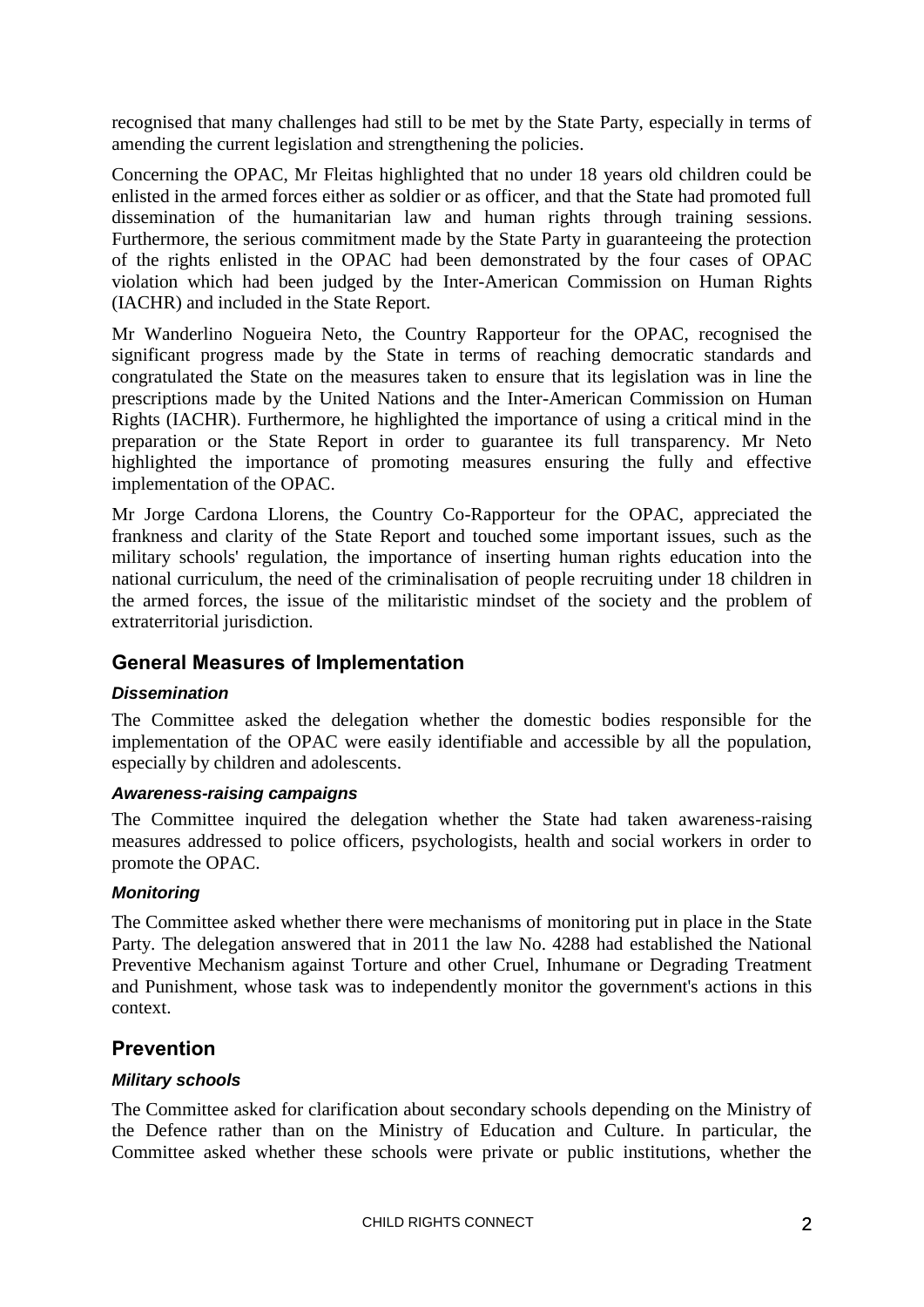standard national curriculum or a special curriculum was taught, whether students received weapons training, about the discipline methods and the students' origin.

The delegation answered that out of the eleven military academies only one enrolled students under the age of 18 years old and that this public institution was constantly monitored by both the Ministry of Education and Culture and the National Preventive Mechanism against Torture and other Cruel, Inhumane or Degrading Treatment and Punishment. The school was attended only by males between 15 and 18 years old and it was required to teach the standard national curriculum established by the Ministry of Education and Culture, which played a very influential role both in terms of administrative and teaching issues. Furthermore, concerning the disciplinary measures, the delegation stated that all forms of corporal punishment were completely banned in the State, while in regard to weapons' training, that students received only a theoretical training since handling weapons was strictly prohibited under the age of 18 years.

The Committee expressed concern about the deeply rooted military mindset characterizing the State and inquired whether training on human rights had been included in the national curriculum. The delegation declared that the national human right education plan was cross cutting through all the schools including the secondary military college and that the Ministry of Education and Culture was responsible for the monitoring on its effective implementation.

The Committee asked why the military secondary school was not replaced by a standard school since the same curriculum was taught. The delegation explained that students attending that school were no longer required to do the military service which would have prevented them from continuing their studies at the University. Moreover, the delegation declared that this school represented the best opportunity for those who wanted to have a military carrier and that for such reason many parents tried to enrol their children there.

The Committee asked the delegation to explain how it was possible that students of that school were deemed as having fulfilled their military obligation since they did not learn how to handle weapons. Furthermore, the Committee expressed concern that 15 years old children were too young to take an important decision about their future carrier and asked to what extend the views of the child were taken into account in this context. The delegation stated that the best interest of the child as well as the right of the child to be heard were two principles fully respected by the State Party in all setting, including the choice of the future carrier. The helpline AIUDA was only one of the services available to children to express their opinion in this and in other issues affecting them.

The Committee asked whether there was an independent complaint mechanism allowing children to report cases of abuse within that military secondary school. The delegation acknowledged that the current complaint system was established by the armed forces themselves and that more efforts were needed in this regard.

#### *Militaristic mindset*

The Committee was concerned by the militaristic mindset characterizing the society of the State and asked whether a culture of peace was promoted through human rights training addressed to all the population, including children. Furthermore, the Committee inquired whether the marching bands were really needed. The delegation explained that the State had promoted a culture of peace at all levels but that it was also important that people were aware of the national history and of the need to defence the territory, sovereignty and dignity of the State against aggressions. Regarding the marching bands, the delegation affirmed that the band had the same characteristics of other countries' band and that there was no military culture in it.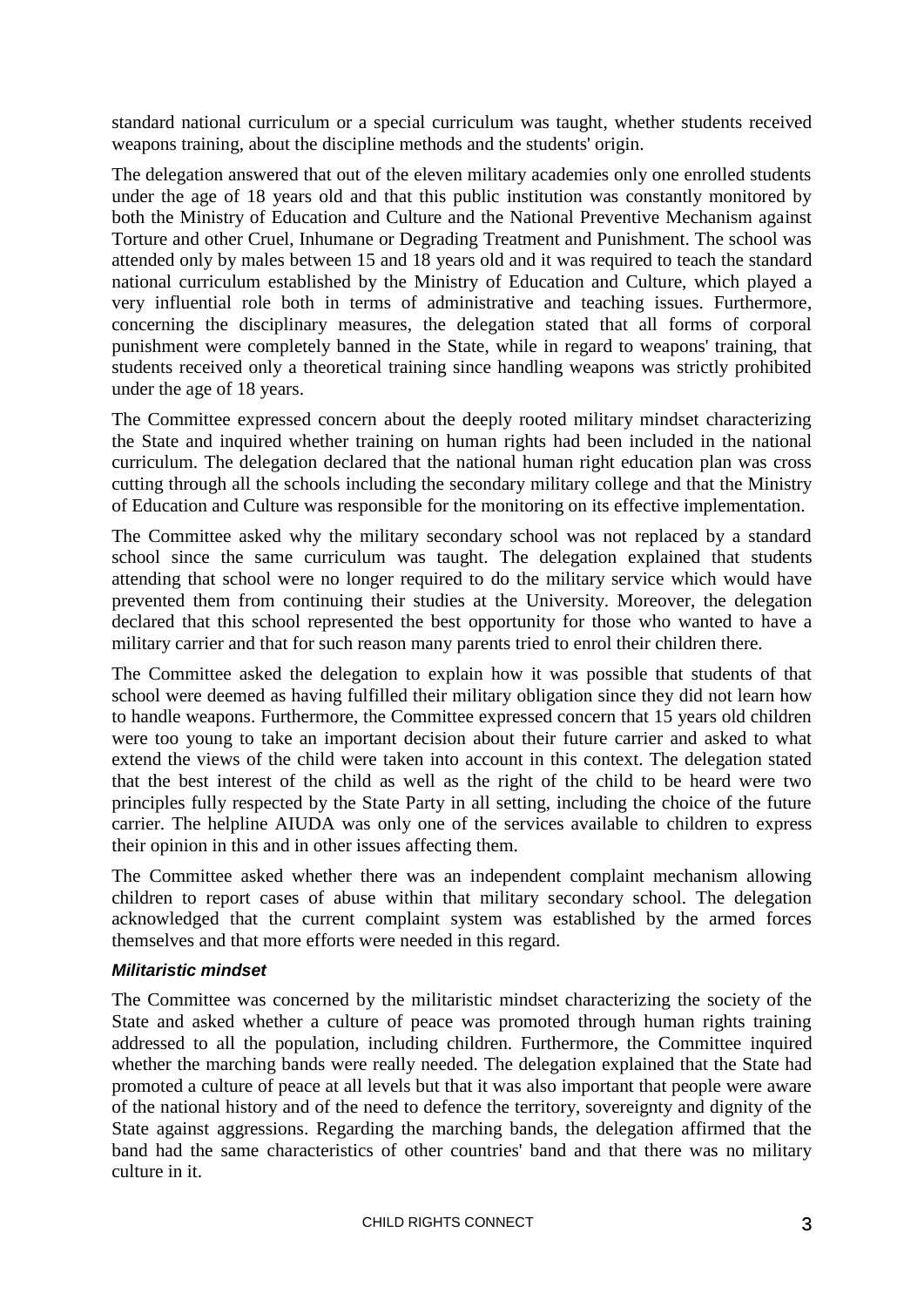#### *Birth certificate falsification*

The Committee welcomed the progress made in terms of legislation which prevented children under 18 years old from being recruited in the army, but asked whether the State had taken measures to avoid that children were enrolled through falsification of birth certification

. The delegation answered that a campaign of 18 month had been conducted by the Ministry of Justice in order to raise awareness about the importance of birth registrations. Additionally, the falsification of a birth certificate aimed at enrolling a child in the army was a serious offence penally punished up to 15 years of prison.

#### *Complaint mechanism*

The Committee highlighted the importance of establishing an effective complaint mechanism which would have allowed children to report human right violations. The delegation declared that a national system for the protection and promotion of human rights was based on a decentralised strategy which gave the local offices the responsibility of receiving complaints.

The Committee asked whether the complaint mechanism in the State Party had relied only on civil society organisations and explained that the legal establishment of an independent centralised body would be strongly advised. The delegation stated that there were several mechanisms put in place by the State: all the major ministries had a special unit devoted to receiving complaints; the free helpline AIUDA, part of the Public Prosecution Office, covered all the child rights violations; the Municipal Councils for Children and Adolescent received complaints as well; a human rights unit had been established within the armed forces and the Ministry of Justice.

The Committee asked whether the Ombudsman for Children was effectively operational given that this institution would have played a significant role in the promotion of the rights of the child, including in guaranteeing the functioning of the complaint mechanism. The delegation declared that, since the last consultation with the Committee in 2010, the Ombudsman had been boosted but highlighted the importance of the decentralised strategy for the State Party.

The Committee asked whether children had an actual and effective access to the complaint mechanism and whether the State had conducted some campaigns aimed at increasing the awareness of children on this issue. The delegation recognised the importance of having a widespread knowledge of the complaint mechanism and explained that teachers and other people responsible for taking care of children were required to report cases of human rights violation that they had witnessed. Moreover, teachers and health care staff had been trained on all the different typologies of complaint.

## **Prohibition and related matters**

### *Criminalisation*

The Committee committed the State Party for the prohibition of recruitment into the armed forces under the age of 18 year old but asked whether this prohibition was contained in the Criminal Code (Law No. 1160/97) and to which legal consequences its infringement would have led. Furthermore, the Committee asked for details on the number of persons convicted for having enlisted children in the armed forces.

The delegation declared that enlisting children in the army was no a stand-alone crime defined in the Criminal Code, but assured the Committee that the State Party would have taken this issue in account in emending the current legislation. However, the delegation stated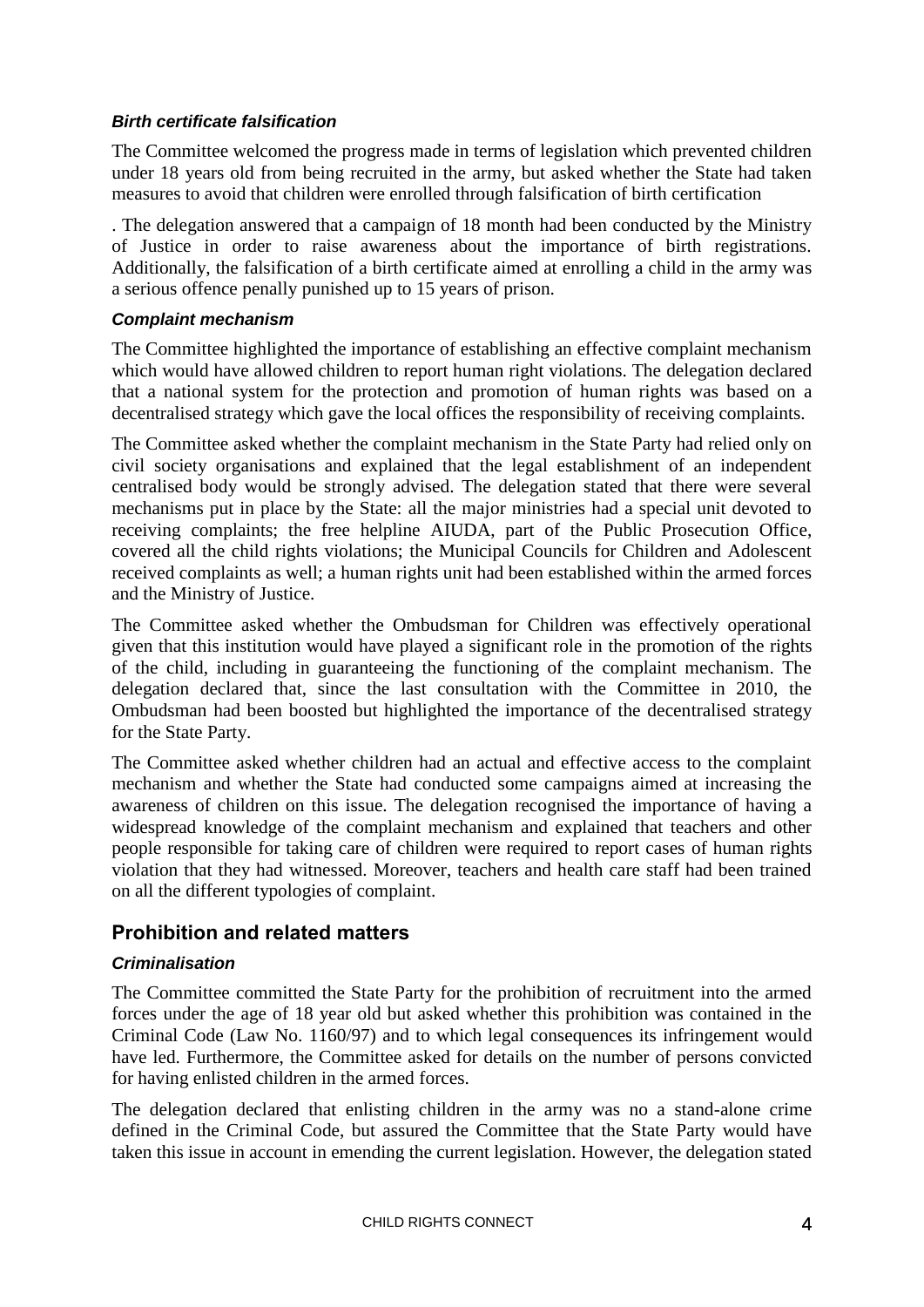that the Special Order No. 42 of 2006 defined that members of the armed forces who did not comply with this order were sanctioned with military, criminal and administrative measures.

### *Extraterritoriality and extradition*

The Committee expressed concern about the lack of extraterritorial jurisdiction against violation of the OPAC perpetuated by a citizen of the State Party on the territory of other country. Concerning extradition, the Committee asked whether the State would remove the double criminality requirement. The delegation explained that since such violation was not defined as a crime offence by the Criminal Code, there was no basis for apply extraterritorial jurisdiction in this matter.

## **Protection, recovery and integration**

#### *Compensation and rehabilitation programmes*

The Committee welcomed the efforts made by the State in ensuring that children victims of violation of the OPAC received a financial compensation thought the intervention of the Inter-American Commission on Human Rights (IACHR), but clarified that there was a significant difference between financial compensation and rehabilitation programmes which had to be guaranteed in order to successful reintegrate victims in the society. The delegation explained that the Ministry of Health was in charge of providing child victims with mental health services and that it was collecting data on the number of children involved in order to ensure effective rehabilitation programmes.

The delegation inquired the delegation whether mental health services were accessible to all children, including those living in rural areas, and whether such programmes were mandatory or voluntary. The delegation answered that the approach of the Ministry of Health was based on a decentralised strategy, according to which the services were provided at the community level, including remote areas.

#### *Foreign children identification*

The Committee asked whether the State had measures to identify children soldier coming from other countries and whether a system to support them had been put in place. The delegation acknowledged the lack of an appropriate system and assured the Committee that efforts would be made in this regard.

#### *Child domestic labour "Criadazgo"*

The Committee inquired whether cases of domestic child labour, known as "criadazgo", and sexual exploitation of children working for members of the armed forces or military officers had been recorded. The delegation declared that the State had ratified the ILO Convention No. 182 on the Worst Forms of Child Labour, which include "criadazgo" in the list of the worst forms of child labour. Furthermore, the delegation stated that there was no knowledge of cases of sexual abuses perpetuated by militaries.

#### *Militarisation of a region*

The Committee expressed concern about the decision taken by the President of the Republic of increasing the presence of the Paraguay's People Army (EPP) in the northern region, and asked the delegation what measures had been implemented to prevent children from being affected by the current situation. The delegation clarified that the President of the Republic was empowered to move the army where needed within the national territory, and that such area could not be defined as militarised zone since the army was there to fight against the violence perpetrated by criminal groups.